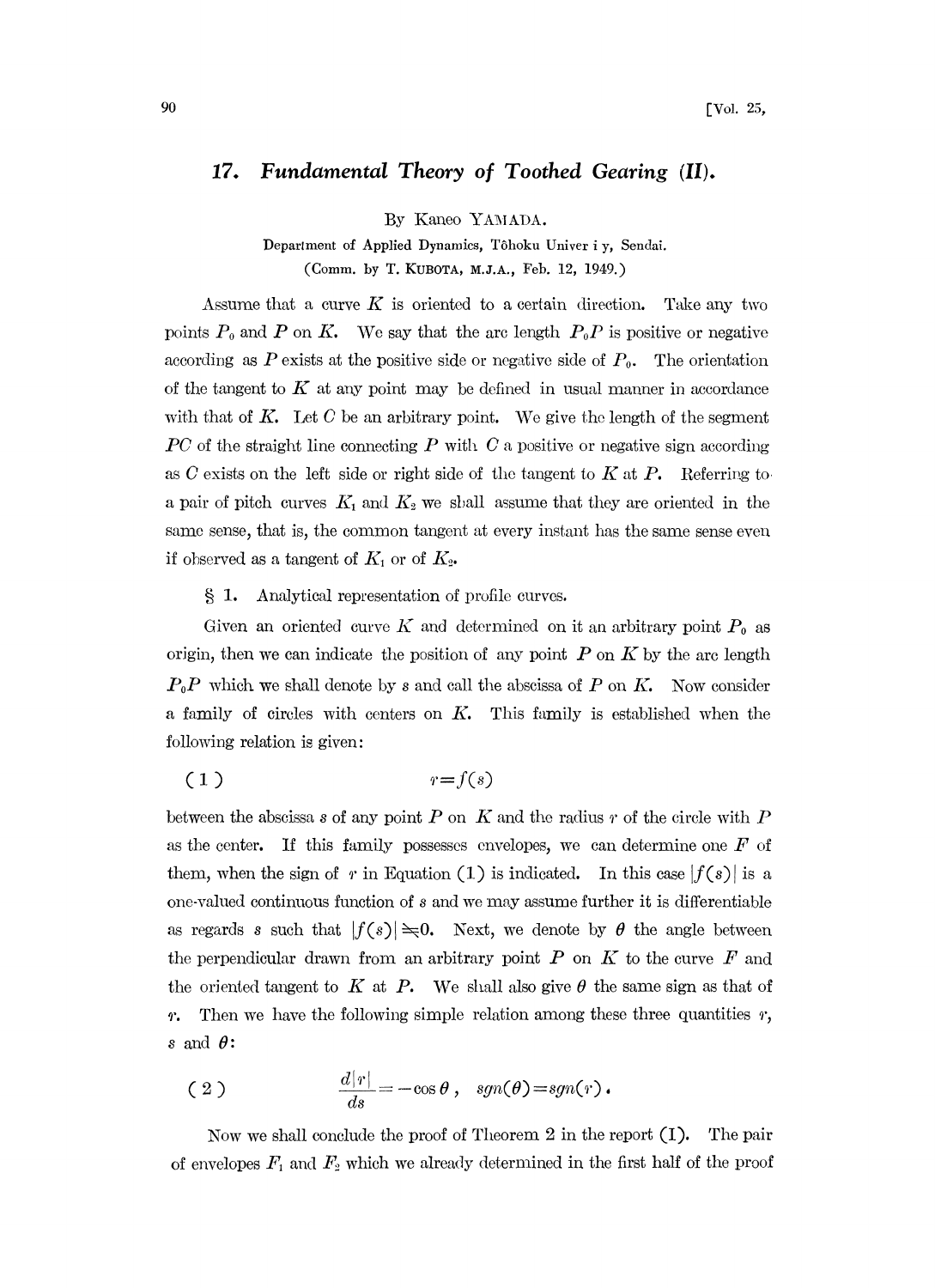may be represented by the same equation  $(1)$ . Hence the direction of two perpendiculars drawn from any common pitch point to  $F_1$  and  $F_2$  evidently coincide by the relation  $(2)$ . Thus the theorem is established.

By this discussion we can represent each of an arbitrarily given pair of profile curves by the same equation (1). The absolute-valued function  $|f(s)|$  is one-valued and continuous as regards s. We assume, after this, that  $|f(s)|$  is differentiable at least twice as regards s such that  $|f(s)| \geq 0$ .

The equation of any profile curve  $\mathbb{F}^*$  parallel to a given profile curve  $F$  with Equation  $(1)$  is given by

( 3 ) +.,

where  $\alpha$  represents an arbitrary constant.

Now we may mderstand from another point of view Equation (1) of the given profile curve  $\boldsymbol{F}$  as the expression giving the length  $r$  of the segment  $\boldsymbol{P}\boldsymbol{C}$  of the straight line connecting any point  $P$  on  $K_r$  with  $C$ , where  $K_r$  means the rolling curve and C the drawing point both of which are determined for  $F$  by Theorem 3 in the report (I). Let  $a_r = a_r(s)$  be the natural equation of  $K_r$  and  $\theta$ be the angle between the straight line  $PC$  and the tangent to  $K_r$  at  $P$ . Then ve have the following relations:

(2) 
$$
\frac{d|r|}{ds} = -\cos\theta, \quad sgn(\theta) = sgn(r)
$$

and

$$
\frac{d\theta}{ds} = \frac{\sin \theta}{|r|} - \frac{1}{a_r}.
$$

From  $(4)$  follows

$$
\frac{1}{a_r} = \frac{\sin \theta}{|r|} - \frac{d\theta}{ds},
$$

and from (2) we have

(6) 
$$
\theta = \cos^{-1}\{-|f(s)|'\}, \quad \text{sgn}(\theta) = \text{sgn}(f(s))
$$

.and then

(7) 
$$
\sin \theta = sgn(f(s))\sqrt{1 - {[f(s)]'}}
$$
,  $\frac{d\theta}{ds} = sgn(f(s))\frac{|f(s)|''}{\sqrt{1 - {[f(s)]'}}$ .

Substituting (7) into (4) we can derive the natural equation of  $K_r$  in the following form: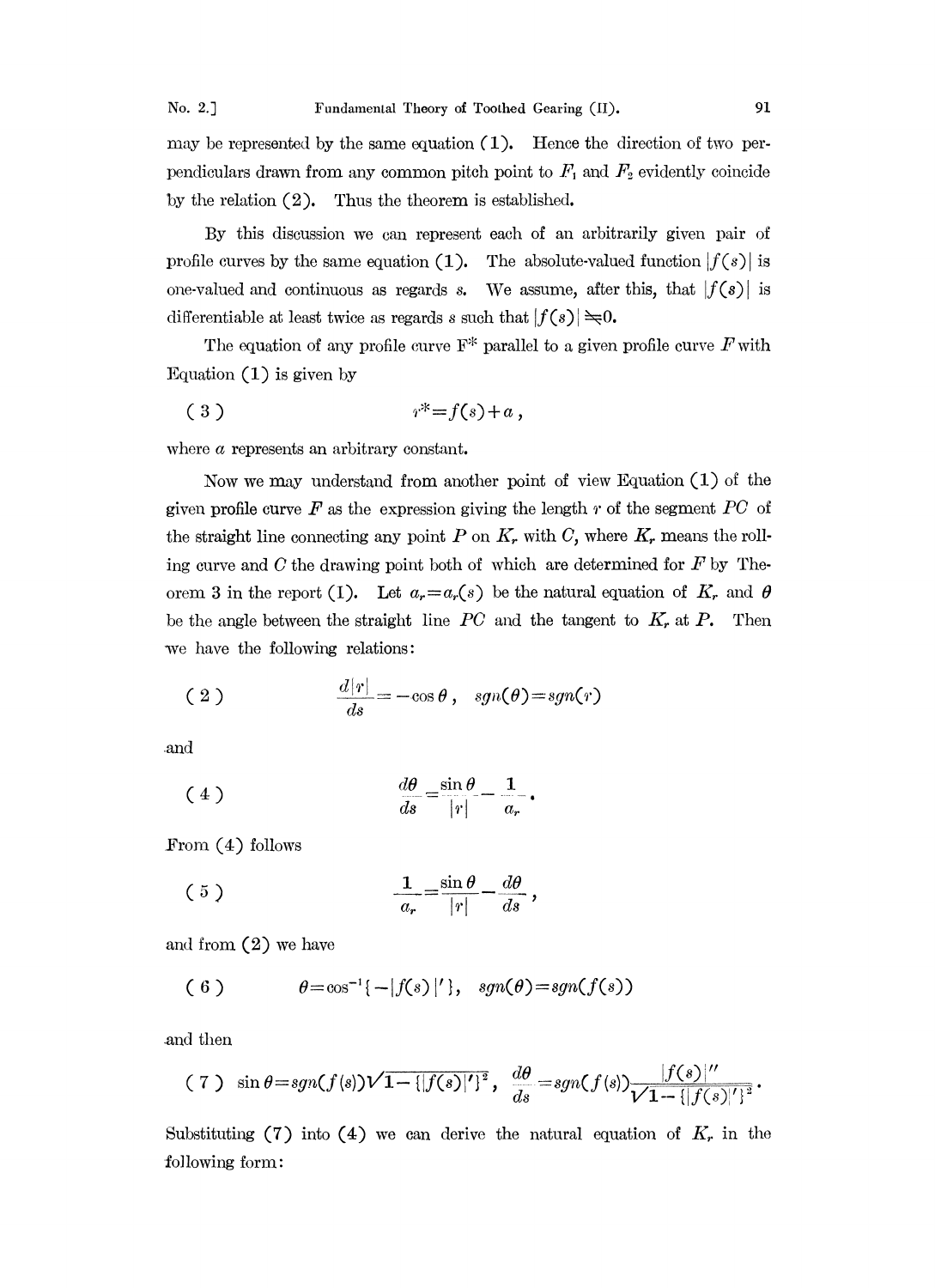92 Kaneo YAMADA. [Vol. 25,

$$
(8) \t a_r = a_r(s) = sgn(f(s)) \frac{|f(s)|^{\prime} 1 - {||f(s)|'}^2}{1 - {||f(s)|'}^2 - |f(s)| \cdot |f(s)|''}
$$

$$
= \frac{f(s)\sqrt{1 - {f'(s)}^2}}{1 - {f'(s)}^2 - f(s) \cdot f''(s)}.
$$

Conversely, if the natural equation  $a_r = a_r(s)$  is given at first, then we derive Equation (1) of the profile curve F corresponding to  $K_r$  by solving differential equation (8) for  $f(s)$ .

2. Necessary and sufficient condition for profile curves (3).

Given Equation (1) for a profile curve  $F$ , then in consequence of (2) we have a necessary condition of the form  $(9)$  for  $f(s)$ :

$$
(9) \t -1 \leq |f'(s)| \leq 1.
$$

Conversely, we can prove that the above condition (9) is sufficient in order that Equation  $(1)$  repsesents a profile curve. For, if  $(9)$  be given, we can define a one-valued continuous (and differentiable) function  $\theta$  of s using (2), namely, (6). On the other hand we can determine a curve  $K_r$  by giving (8) as its natural equation. Transforming  $(8)$  we have  $(5)$ , accordingly  $(4)$ . By both (2) and (4) one point C is determined to  $K_r$ . When we roll  $K_r$  along the pitch curve  $K$ , we have a roulette  $F$  of the point  $C$  as a profile curve with  $\text{F}$  constitution  $(1)$ . Thus we have: Equation  $(1)$ . Thus we have:

Theorem 1. In order that a profile curve be given by the equation  $r=f(s)$ , where  $|f(s)|$  is one-valusd, continuous and differentiable twice with regard to s, the arc length of a pitch curve, such that  $|f(s)| \geq 0$ , it is necessary and sufficient that the inequality  $|f'(s)| \leq 1$  holds in the given interval of s.

We shall notice that the method used for the proof of sufficiency of Theorem I can be applied for the analytical proof of the fact that the condition (e) (see the report  $(I)$ ) is derived from the condition  $(b)$ , accordingly  $(d)$ , and we have already discussed the fact geometrically.

Expressing Theorem 1 in other words we have

Theorem 2. Given a family of circles with centers on a curve  $K$  whose radii are given by a function  $r=f(s)$  one-valued and differentiable twice with regard to s, the length of the arc of  $K$ . In order that the family possesses an envelope, it is necessary and sufficient that the inequality  $|f'(s)| \leq 1$  holds in the given interval of s.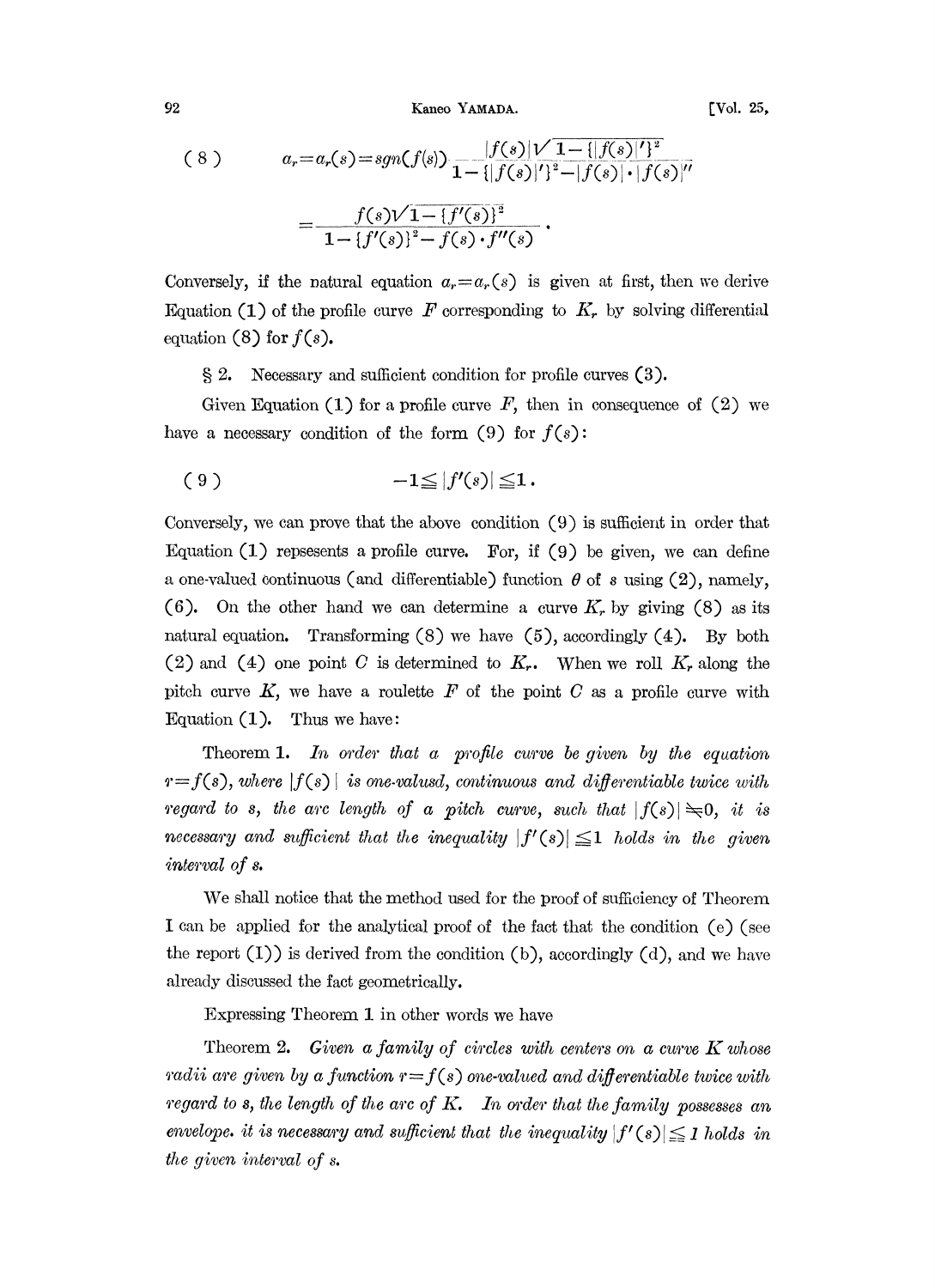3. Paths of contact.

Consider an arbitrary straight line  $T_0$  and a point  $P_0$  on it. Let us denote by  $\Gamma$  the locus of the point of contact of the profile curves  $F_1$  and  $F_2$  when we roll the pitch curves  $K_1$  and  $K_2$  one along the other keeping them to be always touching  $T_0$  at  $P_0$ .  $\Gamma$  is called the path of contact. As the profile curve is continuous, its path of contact is of course continuous. We can represent  $\Gamma$  by a polar equation

(10) 
$$
r = g(\theta), \quad sgn(r) = sgn(\theta)
$$

using  $P_0$  as a pole and  $T_0$  as an initial line. The radius vector r in this case has a sign, and the angle  $\theta$  belongs to some interval contained from  $-\pi$  to  $\pi$ . The function  $|g(\theta)|$  is continuous in this interval. function  $|g(\theta)|$  is continuous in this interval.

The path of contact  $\Gamma^*$  of the profile curve  $F^*$  which has the distance  $\alpha$ from the given profile curve  $F$  and is parallel to it is given by

$$
(11) \t\t\t r^* = g(\theta) + a
$$

using the function  $g(\theta)$  of Equation (10) which defines the path of contact  $\Gamma$  of *F.* But in this case  $sgn(r^*)=sgn(\theta)$  does not hold necessarily. Comparing  $(11)$  with  $(10)$  we have:

The paths of contact of two parallel profile cwrves are concoid curves of each other.

Now if we give the equation of a profile curve  $F$  by  $(1)$ , Equation  $(10)$  of the path of contact  $\Gamma$  is derived from (1) and (2) by eliminating s. Conversely, if Equation (10) of  $\Gamma$  is given, we obtain the equation of  $F$  eliminating  $\theta$ from  $(2)$  and  $(10)$ .

From now on we shall assume, without loss of generality, that  $f(s)$  is a continuous function with a definite sign and accordingly  $g(\theta)$  is so. The function  $g(\theta)$  is not necessarily one-valued as regards  $\theta$ , although  $f(s)$  is so as regards s, However, when s, a function of  $\theta$ , obtained by solving (2) is one-valued, continuous and differentiable, we obtain a one-valued, continuous and differentiable function  $g(\theta)$  by substituting s into the function  $f(s)$ , because  $f(s)$  is one-valued, continuous and differentiable (twice) as regards s. Conversely, if  $g(\theta)$  is onevalued, continuous and differentiable, then there holds the following relation of s and  $\theta$ :

(12) 
$$
\frac{ds}{d\theta} = -sgn(\theta) \frac{g'(\theta)}{\cos \theta}.
$$

Accordingly s, the function of  $\theta$  given by integration of the right side of (12) as regards  $\theta$ , is one-valued, continuous and differentiable, that is,  $\theta$  is a monotone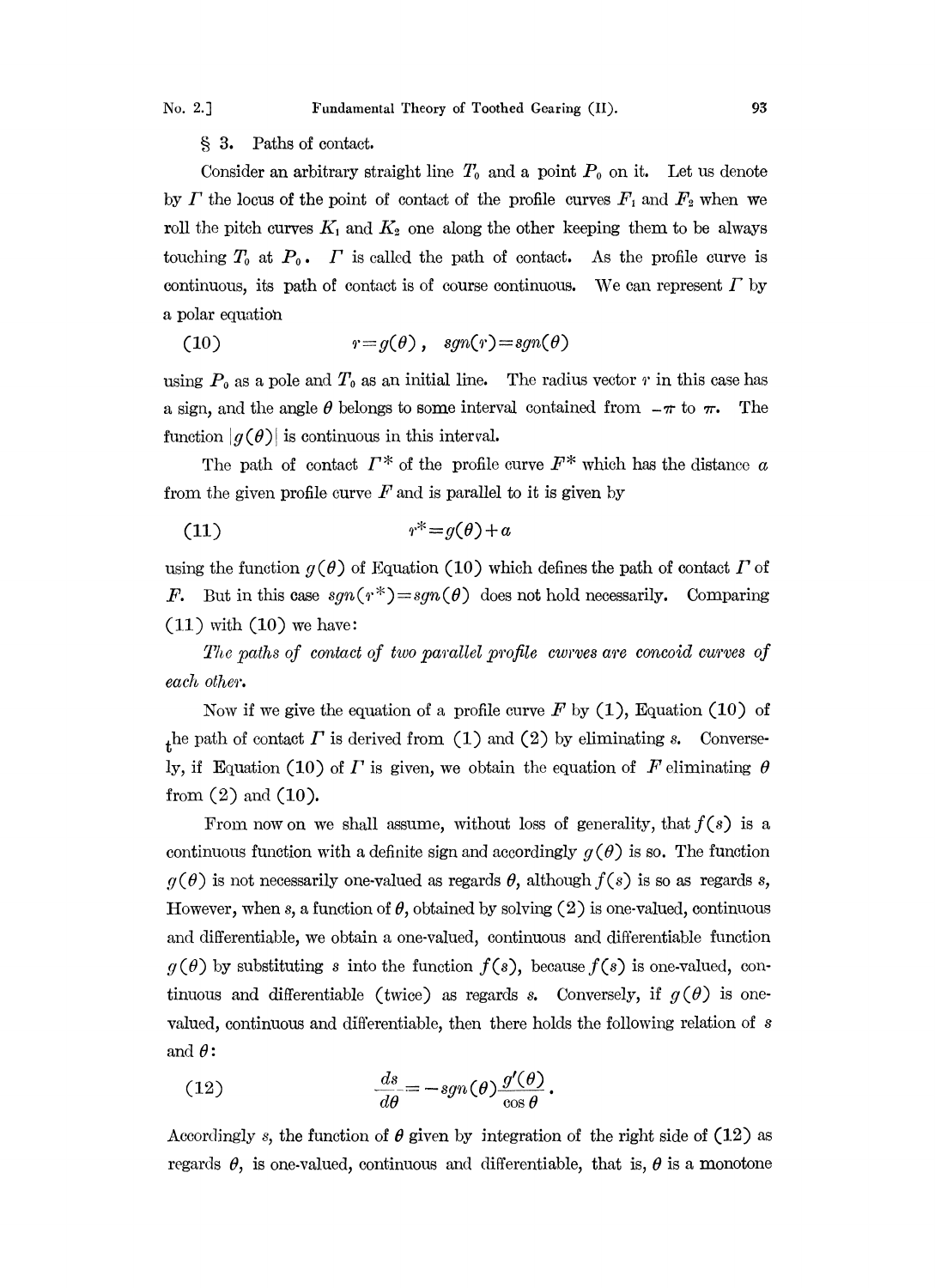function of  $s$  and consequently  $s$  of  $\theta$ . Hence we have:

Theorem 3. A necessary and sufficient condition that the function  $g(\theta)$ which defines a path of contact and has a definite sign is one-valued, continuous and differentiable is that  $\theta$  is a continuous monotone function of s and consequently  $s$  of  $\theta$ .

Now suppose  $q(\theta)$  is a function which is one-valued, continuous and differentiable, then we have its derivative  $g'(\theta)$  from (12) as follows:

(13) 
$$
g'(\theta) = -sgn(\theta) \cos \theta \frac{ds}{d\theta}.
$$

We shall divide the range of  $\theta$  into two parts, namely, one part within

We shall divide the range of  $\theta$  into two parts, namely, one part within  $0 < |\theta| < \frac{\pi}{2}$  and the other part within  $\frac{\pi}{2} < |\theta| < \pi$ . In the respective intervals,  $\cos\theta$  is always positive or negative, accordingly by (13) the sign of  $g'(\theta)$ coincides with that of  $-sgn(\theta)\frac{ds}{d\theta}$  or opposite to. Furthermore by Theorem 3 s is a continuous monotone function in the whole range of  $\theta$ , so the sign of  $\frac{d\omega}{dx}$  is definite. Hence we have the following fact:  $d\boldsymbol{\theta}$ 

If the function  $g(\theta)$  which defines a path of contact and has a definite sign is one-valued, continuous and differentiable, then it is necessarily a con $tinuous\ monotone\ function\ in\ the\ respective\ intervals\ belonging\ to\ the\ quadrant$ 

$$
0 < |\theta| < \frac{\pi}{2} \quad \text{or} \quad \frac{\pi}{2} < |\theta| < \pi. \quad And \text{ conversely.}
$$
\n
$$
\text{§ 4. Necessary and sufficient conditions for paths of contact.}
$$

When the function  $g(\theta)$  defining the path of contact is not one-valued, we shall divide the range of  $\theta$  into several intervals and may consider  $q(\theta)$  is onevalued in the respective intervals. Tberefore we can from the beginning deal with a one-valued and continuous function  $g(\theta)$  without loss of generality.

Now suppose a pair of pitch curves are given and besides a curve  $T-r=g(\theta)$  is taken. We shall discuss whether a pair of profile curves having  $\Gamma$  as its path of contact may exist or not, at this time, however, we assume that  $q(\theta)$  is a one valued, continuous and differentiable function with a definite sign. This problem is equivalent to the determination of the condition that such a quantity may be determined as it satisfies the relation (2) for the pair of quantities r and  $\theta$  given by Equation (10), and that moreover at this time the function obtained by eliminating  $\theta$  from (2) and (10) may become a one-valued continuous function of s.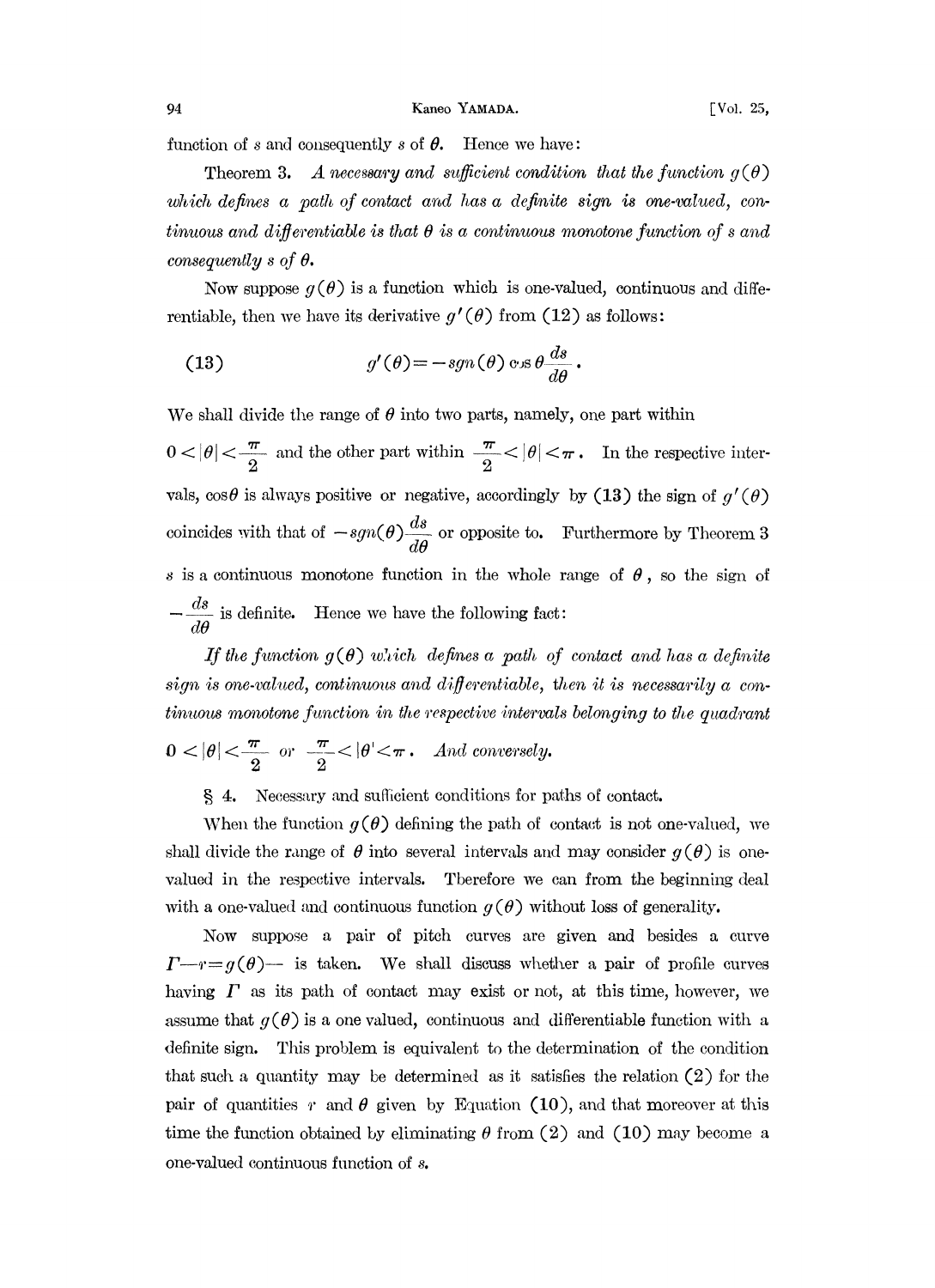If, indeed,  $\Gamma$  is the path of contact, then as we have explained in § 3, Equation  $(12)$  holds and s is a continuous, differentiable and monotone function of  $\theta$  (and consequently  $\theta$  of s).

Conversely, when the right side of Equation (12) is integrable, then from it we can derive a function  $s$  which is one-valued and differentiable as regards  $\theta$ , and denote it by  $s=s(\theta)$ . Next, in order that one-valued and continuous function  $r=f(s)$  can be derived from one-valued continuous functions  $r=g(\theta)$ and  $s=s(\theta)$  by eliminating  $\theta$  it is sufficient that the inverse function of  $s(\theta)$ , say  $\theta = \theta(s)$ , is one-valued and continuous, that is, s is a continuous monotone function of  $\theta$  (and consequently  $\theta$  of s). Thus we have the following:

Theorem 4. In order that a path of contact for a pair of profile curves be given by a function  $r = g(\theta)$  which is one-valued, continuous and differentiable and has a definite sign, it is necessary and sufficient that  $g(\theta)$  be a continuous monotone function in the respective partial intervals belonging to the quadrant  $0 < |\theta| < \frac{\pi}{2}$  or  $\frac{\pi}{2} < |\theta| < \pi$ , and the function  $\frac{g'(\theta)}{\cos \theta}$  is inte-

grable in the whole range.

Now we may understand from another point of view that Equation (10) of the path of contact  $\Gamma$  is the expression giving the relation between  $r$  and  $\theta$ , in which  $r$  is the length of the segment of the straight line connecting any point  $P$ on the rolling curve  $K_r$  determined to the profile curve  $F$  with the drawing point C, and  $\theta$  is the angle between the straight line PC and the tangent to  $K_r$  at P. Let  $a_r$  be the radius of curvature of  $K_r$ , at P, then from (5) and (2) it follows

(14) 
$$
\frac{1}{a_r} = \frac{\sin \theta}{|r|} + \frac{\cos \theta}{\frac{d|r|}{d\theta}}.
$$

On the other hand, however, the quantity  $a_r$  given by  $(14)$  is the length measured from the pole  $P_0$  to the point M along the straight line  $N_0$  drawn passing through  $P_0$  perpendicularly to the initial line  $T_0$ , where M is the point of intersection of  $N_0$  and the normal CM drawn to the curve  $\Gamma$  at any point  $C(r, \theta)$ on  $I'$ . Hence we have

Theorem 3. Let  $N_0$  be the perpendicular drawn to the initial line  $T_0$  at the pole  $P_0$ . The length of the segment of  $N_0$  between  $P_0$  and the point M at which the normal to the path of contact  $\Gamma$  at any point C on  $\Gamma$  intersects with  $N_0$  is equal to the radius of curvature of the rolling curve  $K_r$  at the pitch point corresponding to C.

Move the rolling curve  $K_r$  keeping it to be always touching the straight line